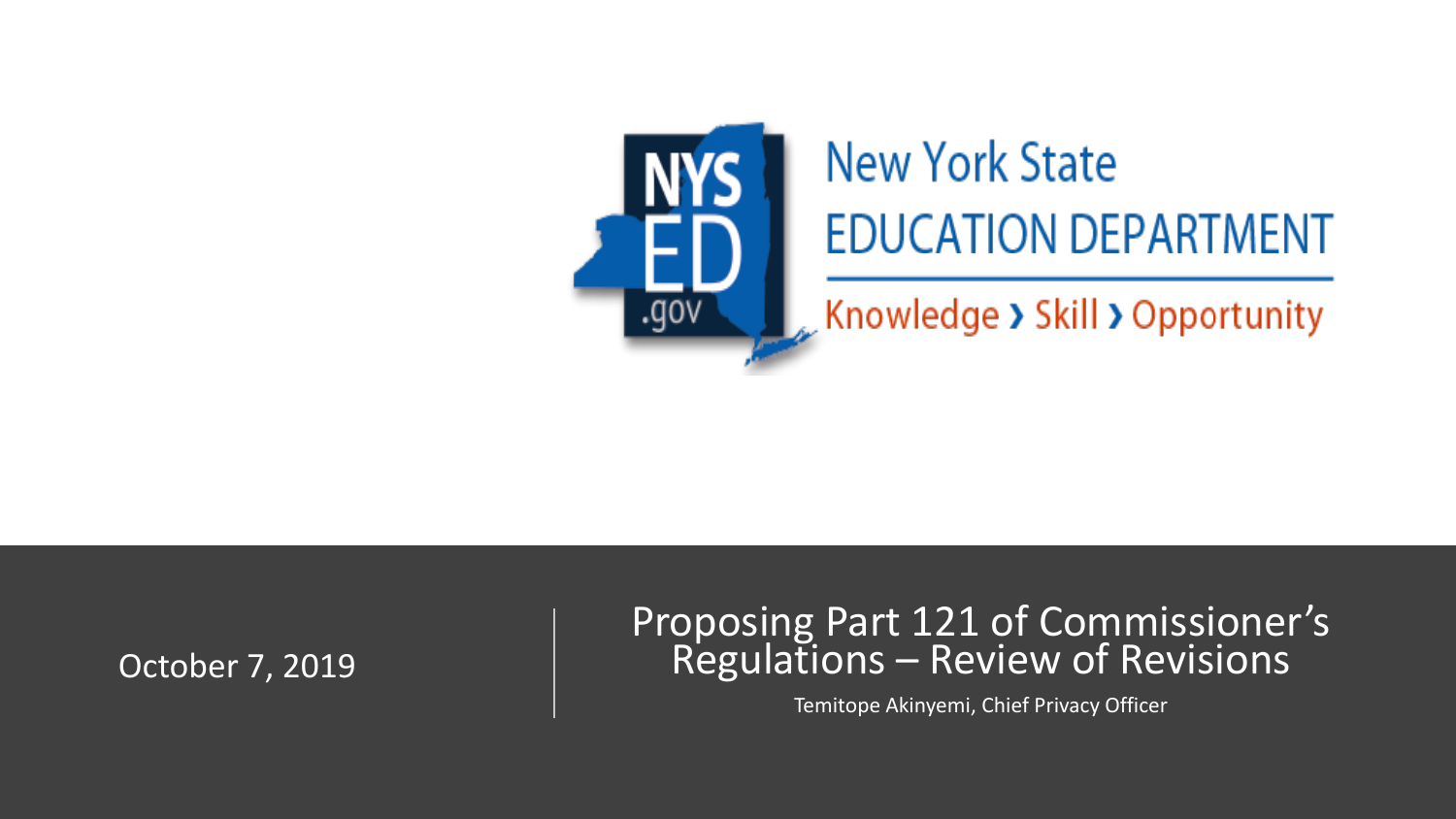Summary of Public Comments July 31-September 16, 2019

The majority of comments submitted related to §121.9(c) of the proposed rule.

Two primary themes:

- Would weaken the provisions of Education Law § 2-d
- Would impact the practice of higher education institutions to send targeted mailings to students contemplating college without parental consent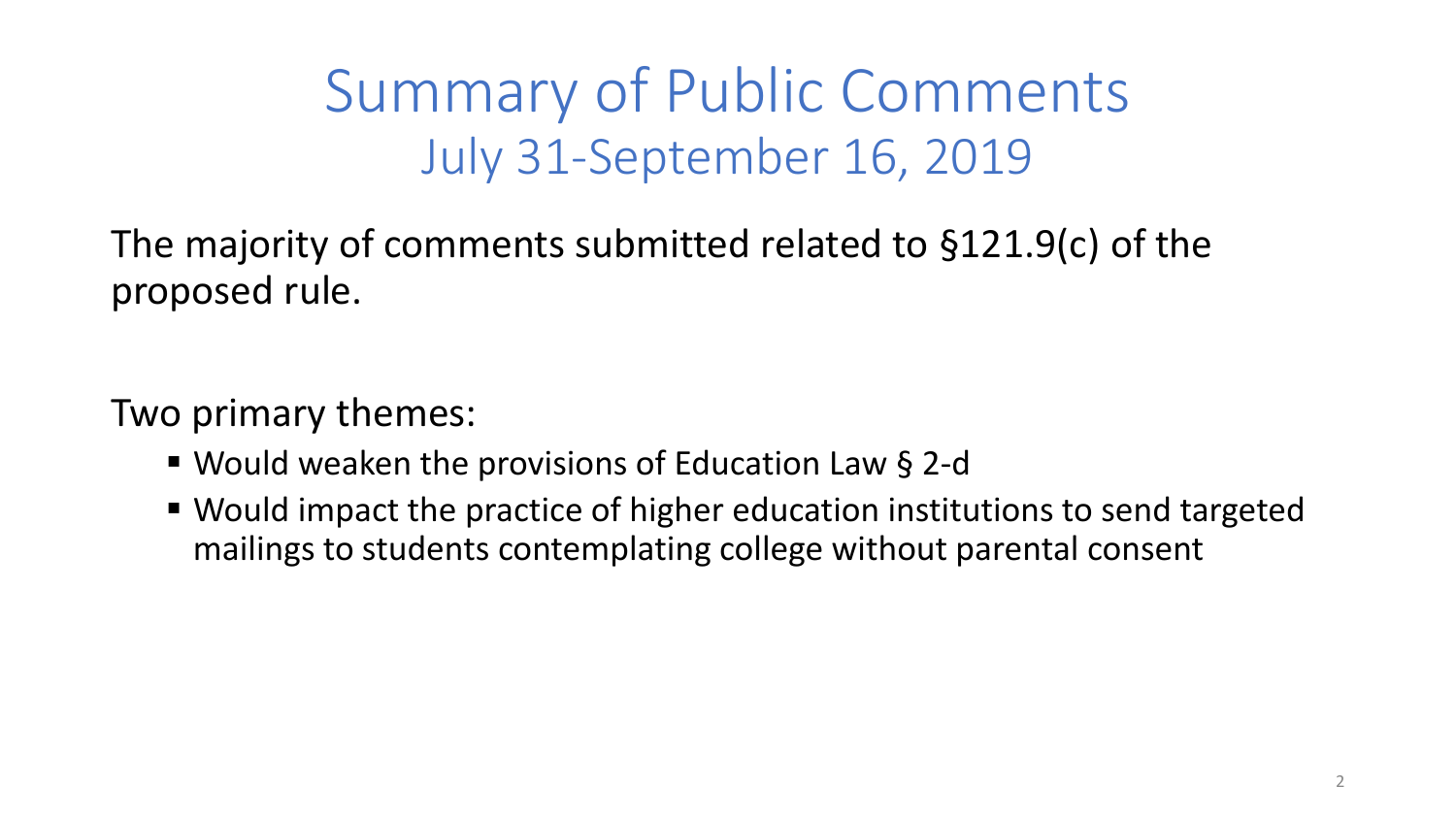#### Review of Proposed Part 121 Revisions

| <b>Section</b> | Language                                                                                                                                                                                                                                                                                                                                                                                                                                                                                                                                                                                                                                                                                                                                                                                                                                                             | <b>Action</b>                                      |
|----------------|----------------------------------------------------------------------------------------------------------------------------------------------------------------------------------------------------------------------------------------------------------------------------------------------------------------------------------------------------------------------------------------------------------------------------------------------------------------------------------------------------------------------------------------------------------------------------------------------------------------------------------------------------------------------------------------------------------------------------------------------------------------------------------------------------------------------------------------------------------------------|----------------------------------------------------|
| 121.4(a)       | Each educational agency must establish and communicate to parents,<br>and eligible students, teachers, principals or other staff of an educational<br>agency, its procedures for them to file complaints about breaches or<br>unauthorized releases of student data and/or teacher or principal data.                                                                                                                                                                                                                                                                                                                                                                                                                                                                                                                                                                | Provision revised to<br>add clarifying<br>language |
| 121.4(c)       | Following its investigation of a submitted complaint, the educational<br>agency shall provide the parent or eligible student, teacher, principal or<br>any other staff member of the educational agency who filed a complaint<br>with its findings within a reasonable period but no more than 60<br>calendar days from the receipt of the complaint by the educational<br>agency. Where the educational agency requires additional time, or<br>where the response may compromise security or impede a law<br>enforcement investigation, the educational agency shall provide the<br>parent, or eligible student, teacher, principal or any other staff member<br>of the educational agency who filed a complaint with a written<br>explanation that includes the approximate date when the educational<br>agency anticipates that it will respond to the complaint. | Provision revised to<br>add clarifying<br>language |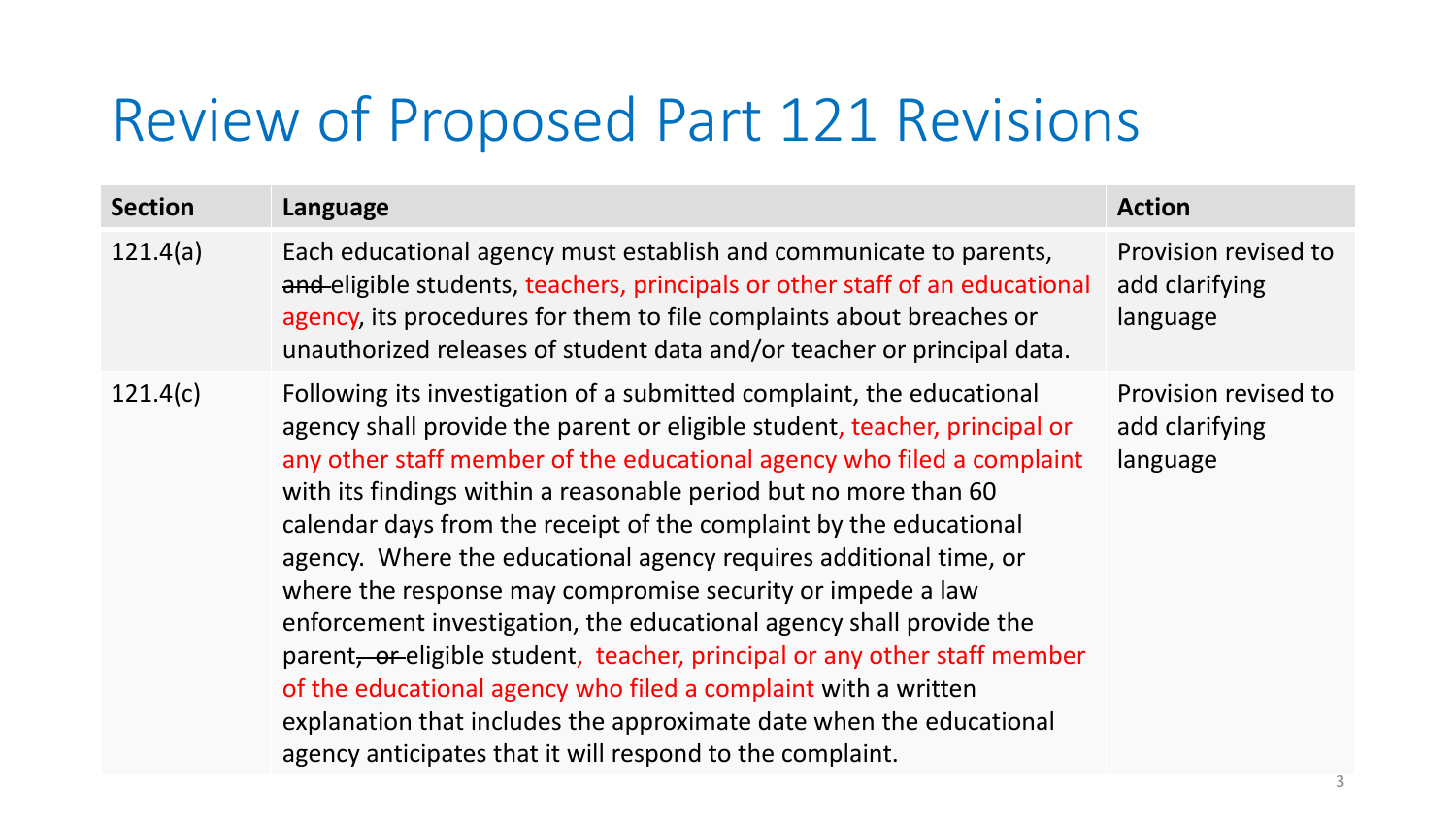### Review of Proposed Part 121 Revisions (contd.)

| <b>Section</b> | Language                                                                                                                                                                                                                                                                                                                                                                                                                                                                                                                                                                                                                                                                                                         | <b>Action</b>                                         |
|----------------|------------------------------------------------------------------------------------------------------------------------------------------------------------------------------------------------------------------------------------------------------------------------------------------------------------------------------------------------------------------------------------------------------------------------------------------------------------------------------------------------------------------------------------------------------------------------------------------------------------------------------------------------------------------------------------------------------------------|-------------------------------------------------------|
| 121.9(c)       | Where a parent or eligible student requests a service or product from a third-<br>party contractor and provides express consent to the use or disclosure of<br>personally identifiable information by the third-party contractor for purposes<br>of providing the requested product or service, such use by the third-party<br>contractor shall not be deemed a marketing or commercial purpose prohibited<br>by this Part.                                                                                                                                                                                                                                                                                      | Provision<br>deleted                                  |
| 121.11(b)      | Except as otherwise provided in subdivision (a) each violation of Education Law<br>§2-d by a third-party contractor or its assignee shall be punishable by a civil<br>penalty of up to \$1,000.00; a second violation by the same third party<br>contractor involving the same data shall be punishable by a civil penalty of up<br>to \$5,000; any subsequent violation by the same third party contractor<br>involving the same data shall be punishable by a civil penalty of up to \$10,000.<br>Each violation shall be considered a separate violation for purposes of civil<br>penalties and the total penalty shall not exceed the maximum penalty imposed<br>under General Business Law §899-aa (6) (a). | Provision<br>revised to add<br>clarifying<br>language |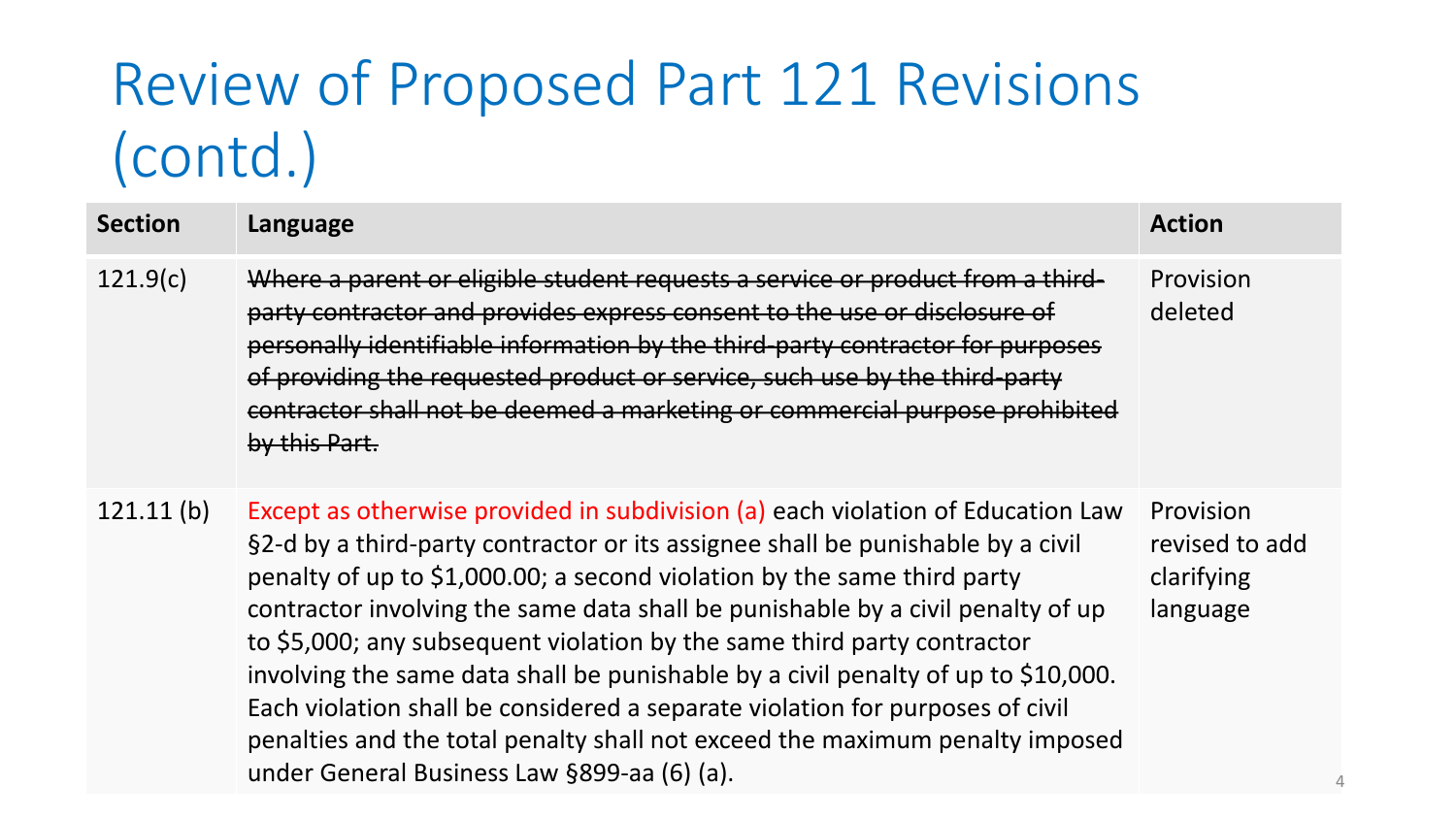### Review of Proposed Part 121 Revisions (contd.)

| <b>Section</b> | Language                                                                                                                                                                                                                                                                                                                                                                                             | <b>Action</b>                                         |
|----------------|------------------------------------------------------------------------------------------------------------------------------------------------------------------------------------------------------------------------------------------------------------------------------------------------------------------------------------------------------------------------------------------------------|-------------------------------------------------------|
| 121.11(f)      | Added clarifying language to explain that the Commissioner would make a<br>"final determination as to whether the breach or unauthorized release of<br>student data or teacher or principal data on the part of the third-party<br>contractor or assignee was inadvertent and done without intent, knowledge,<br>recklessness or gross negligence and whether or not a penalty should be<br>issued." | Provision<br>revised to add<br>clarifying<br>language |
|                |                                                                                                                                                                                                                                                                                                                                                                                                      |                                                       |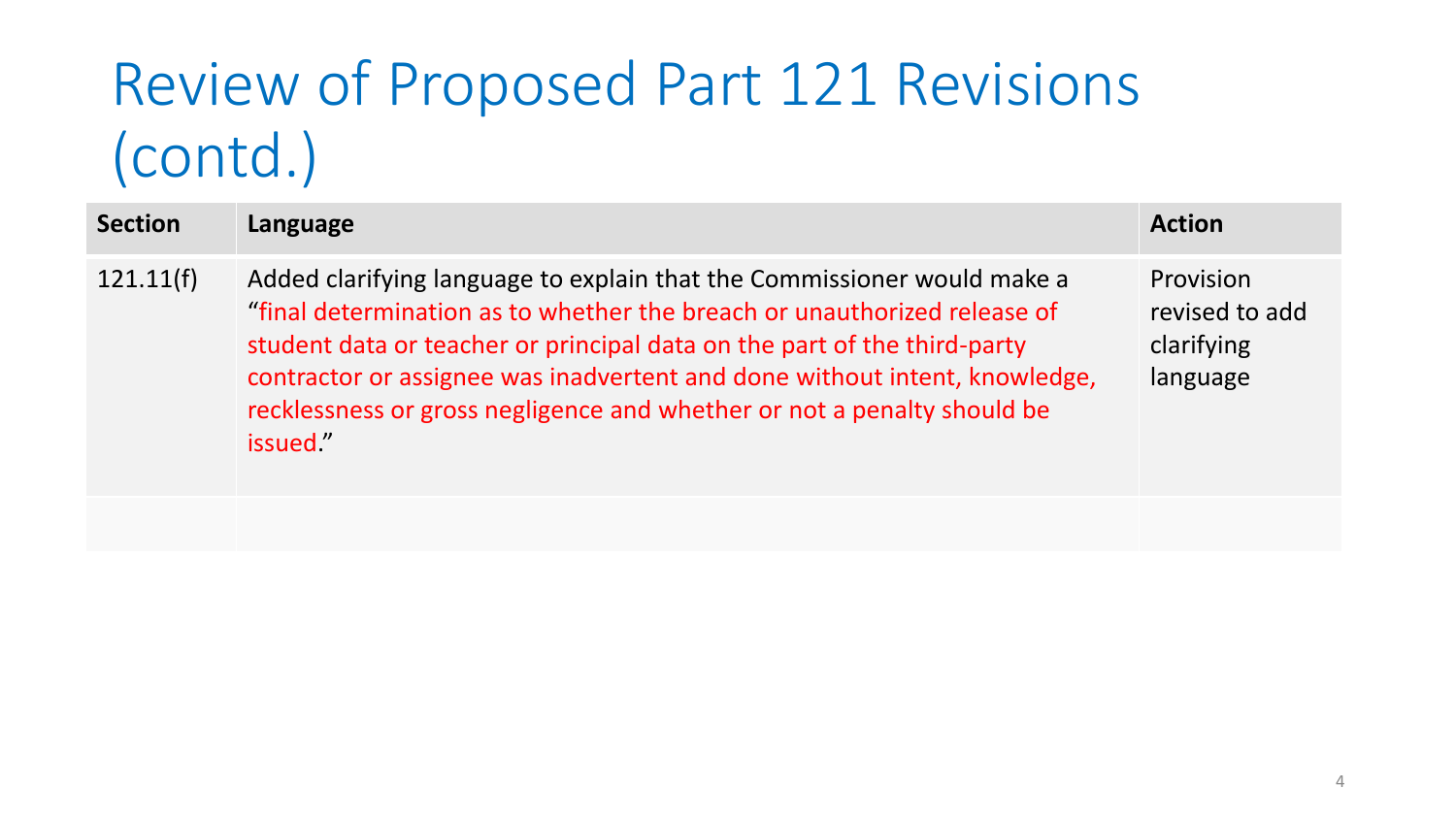

• SED will file a Notice of Revised Rulemaking in the State Register for a 45 day public comment period.

• We anticipate bringing the regulation before the board for adoption in January 2020.